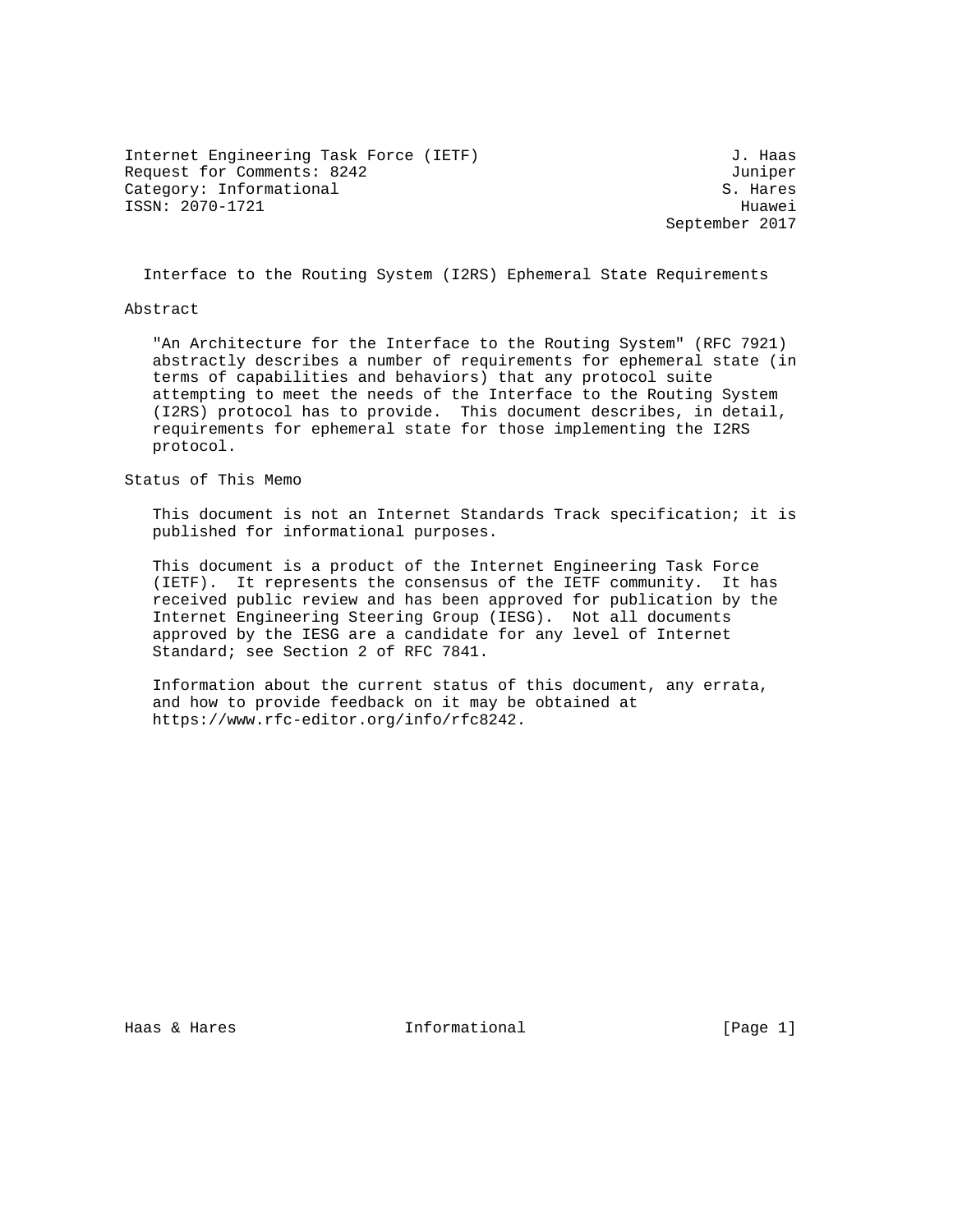# Copyright Notice

 Copyright (c) 2017 IETF Trust and the persons identified as the document authors. All rights reserved.

 This document is subject to BCP 78 and the IETF Trust's Legal Provisions Relating to IETF Documents

 (https://trustee.ietf.org/license-info) in effect on the date of publication of this document. Please review these documents carefully, as they describe your rights and restrictions with respect to this document. Code Components extracted from this document must include Simplified BSD License text as described in Section 4.e of the Trust Legal Provisions and are provided without warranty as described in the Simplified BSD License.

### Table of Contents

|    | 2. Architectural Requirements for Ephemeral State 4            |
|----|----------------------------------------------------------------|
|    |                                                                |
|    |                                                                |
|    |                                                                |
|    |                                                                |
|    | 3.4. Ephemeral Configuration Overlapping Local Configuration 6 |
|    |                                                                |
| 5. |                                                                |
|    |                                                                |
|    | 7. Requirements regarding Supporting Multi-Head Control via    |
|    |                                                                |
|    |                                                                |
|    | 9. Pub/Sub Requirements Expanded for Ephemeral State 9         |
|    |                                                                |
|    |                                                                |
|    |                                                                |
|    |                                                                |
|    |                                                                |

Haas & Hares **Informational** [Page 2]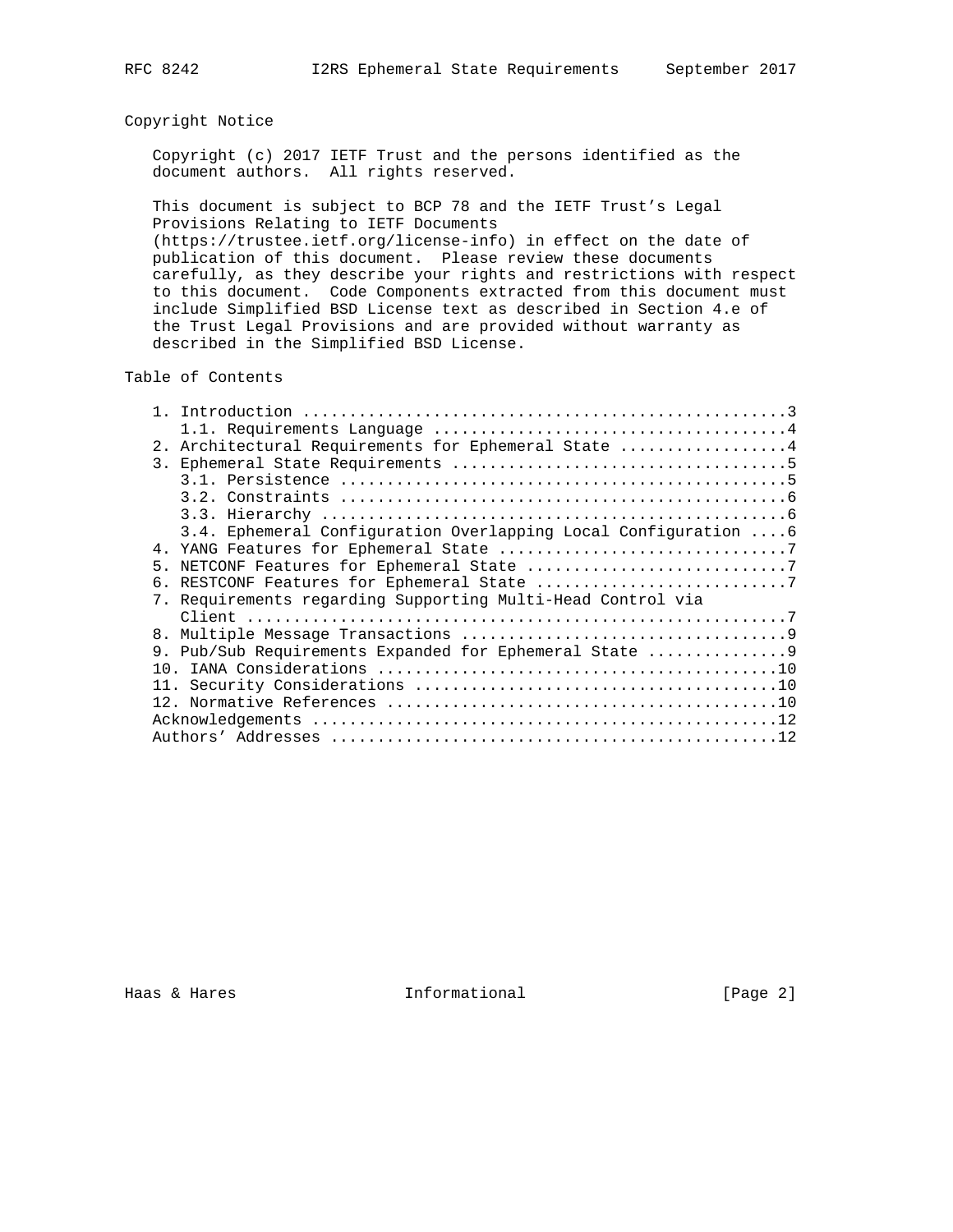## 1. Introduction

 The Interface to the Routing System (I2RS) Working Group (WG) is chartered with providing architecture and mechanisms to inject into and retrieve information from the routing system. The I2RS Architecture document [RFC7921] abstractly documents a number of requirements for implementing the I2RS and defines ephemeral state as "state that does not survive the reboot of a routing device or the reboot of the software handling the I2RS software on a routing device" (see Section 1.1 of [RFC7921]). Section 2 of this document describes the specific requirements that the I2RS WG has identified based on the I2RS architecture's abstract requirements. The Interface to the Routing System (I2RS) Working Group (WG) is chartered with providing architecture and mechanisms to inject into and retrieve information from the routing system. The I2RS Architecture document [RFC7921] abstractly documents a number of requirements for implementing the I2RS and defines ephemeral state as "state that does not survive the reboot of a routing device or the reboot of the software handling the I2RS software on a routing device" (see Section 1.1 of [RFC7921]). Section 2 of this document provides a summary of these abstract requirements, and section 3 recasts these abstract requirements into specific requirements for the Ephemeral state for any IETF network management system.

 The I2RS WG has chosen to use the YANG data modeling language [RFC7950] as the basis to implement its mechanisms.

 Additionally, the I2RS WG has chosen to reuse two existing protocols, NETCONF [RFC6241] and its similar but lighter-weight relative RESTCONF [RFC8040], as the protocols for carrying I2RS.

 What does reuse of a protocol mean? Reuse means that while the combination of the YANG modeling language and the NETCONF and RESTCONF protocols is a good starting basis for the I2RS data modeling language and protocol, the requirements for I2RS protocol implementations should:

- 1. select features from the YANG modeling language and the NETCONF and RESTCONF protocols per version of the I2RS protocol (see Sections 4, 5, and 6), and
- 2. propose additions to YANG, NETCONF, and RESTCONF per version of the I2RS protocol for key functions (ephemeral state, protocol security, publication/subscription service, traceability).

 The purpose of these requirements is to ensure clarity during I2RS protocol creation.

Haas & Hares Thformational Fage 3]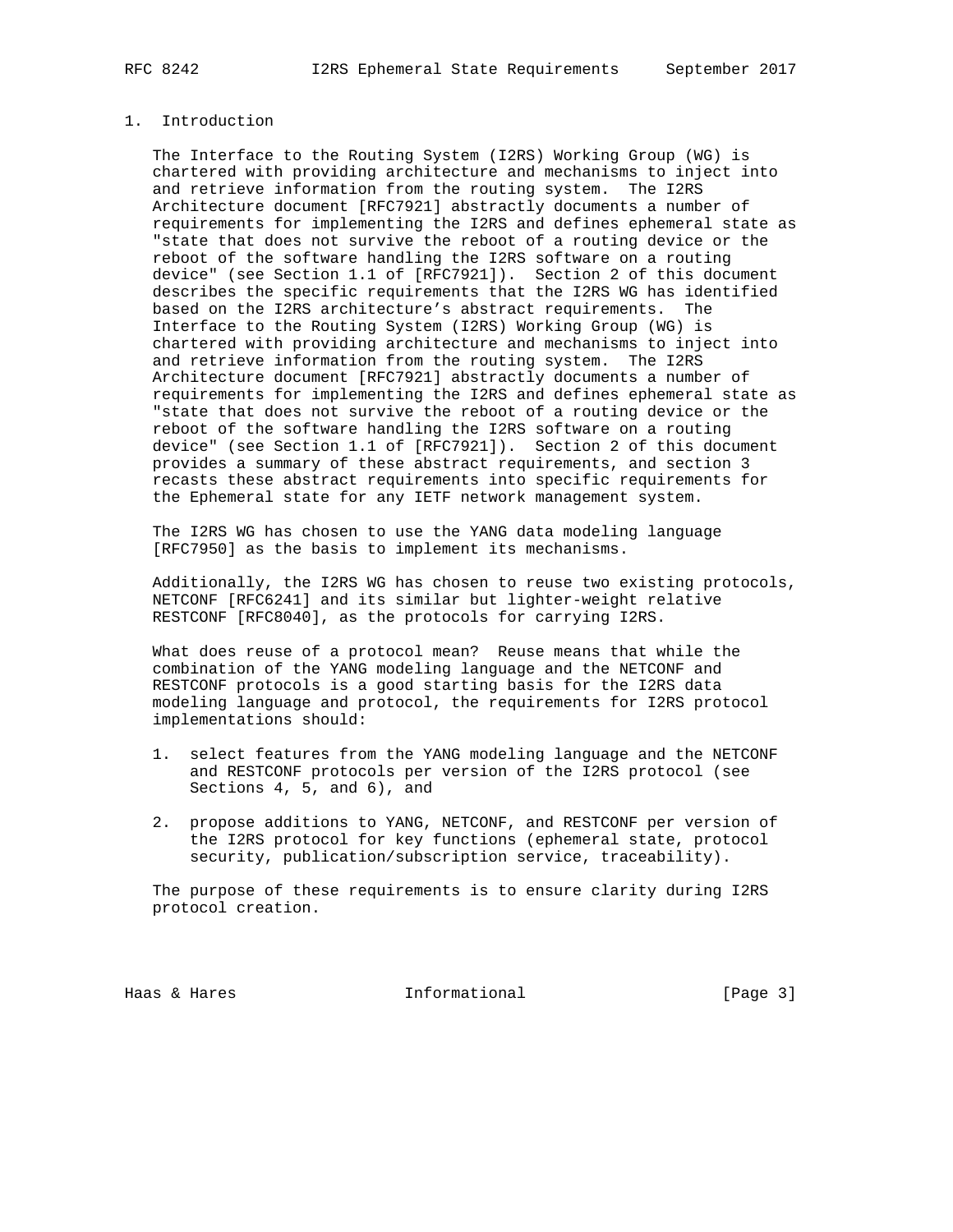Support for ephemeral state is an I2RS protocol requirement that necessitates datastore changes (see Section 3), YANG additions (see Section 4), NETCONF additions (see Section 5), and RESTCONF additions (see Section 6).

 Sections 7-9 provide details that expand upon the changes in Sections 3-6 to clarify requirements discussed by the I2RS and NETCONF WGs. Section 7 provides additional requirements that detail how write conflicts should be resolved if two I2RS client write the same data. Section 8 describes I2RS requirements for support of multiple message transactions. Section 9 highlights two requirements for I2RS publication/subscription [RFC7923] that must be expanded for ephemeral state.

1.1. Requirements Language

 The key words "MUST", "MUST NOT", "REQUIRED", "SHALL", "SHALL NOT", "SHOULD", "SHOULD NOT", "RECOMMENDED", "NOT RECOMMENDED", "MAY", and "OPTIONAL" in this document are to be interpreted as described in BCP 14 [RFC2119] [RFC8174] when, and only when, they appear in all capitals, as shown here.

2. Architectural Requirements for Ephemeral State

 The I2RS architecture [RFC7921] and the I2RS problem statement [RFC7920] define the important high-level requirements for the I2RS protocol in abstract terms. This section distills this high-level abstract guidance into specific requirements for the I2RS protocol. To aid the reader, there are references back to the abstract descriptions in the I2RS architecture document and the I2RS problem statement, but the reader should note the requirements below are not explicitly stated in the I2RS architecture document or in the I2RS problem statement.

Requirements:

 1. The I2RS protocol SHOULD support an asynchronous programmatic interface with properties described in Section 5 of [RFC7920] (e.g., high throughput) with support for target information streams, filtered events, and thresholded events (real-time events) sent by an I2RS agent to an I2RS client (from Section 1.1 of [RFC7921]).

Haas & Hares **Informational** [Page 4]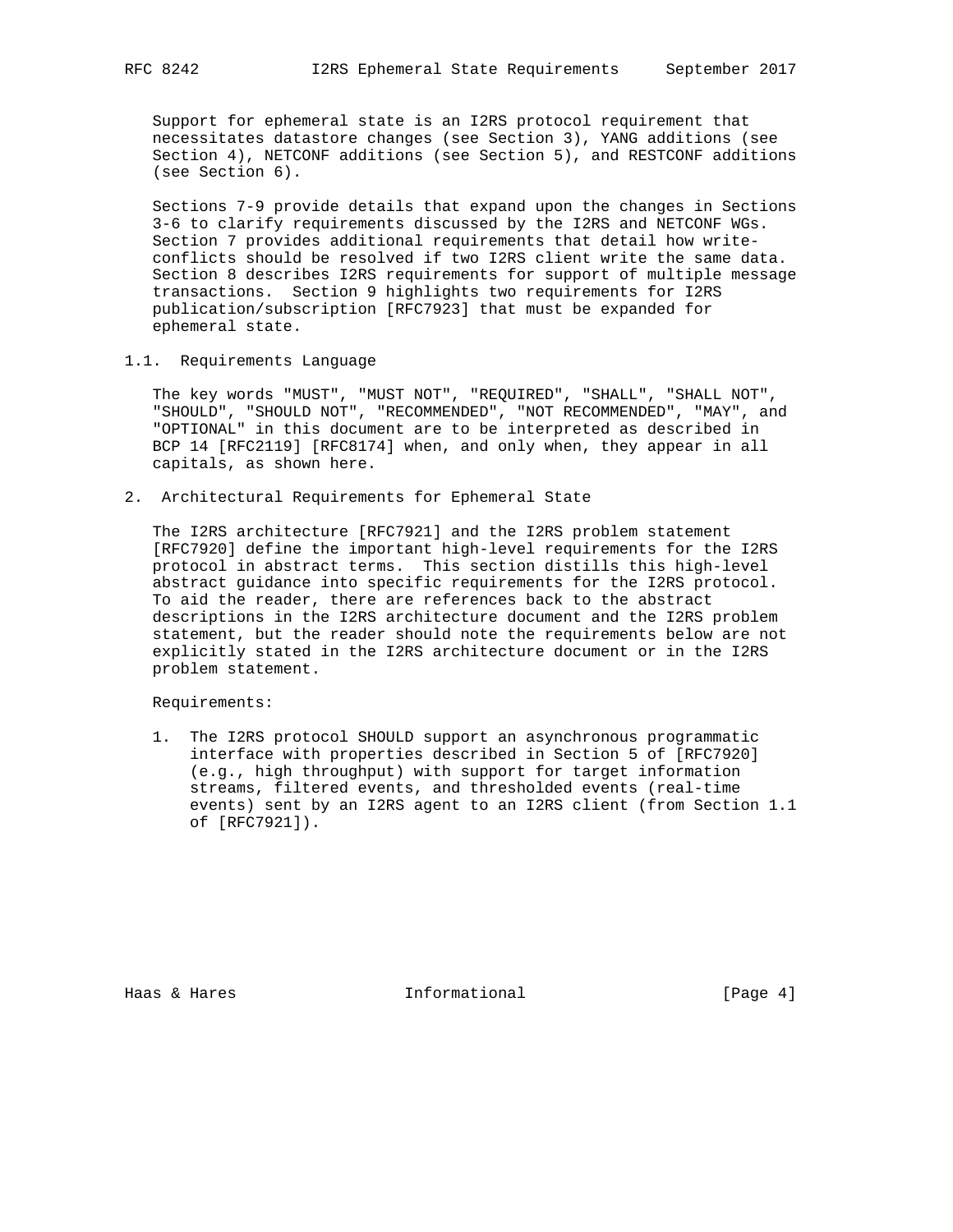- - 2. An I2RS agent MUST record the client identity when a node is created or modified. The I2RS agent SHOULD be able to read the client identity of a node and use the client identity's associated priority to resolve conflicts. The secondary identity is useful for traceability and may also be recorded (from Section 4 of [RFC7921]).
	- 3. An I2RS client identity MUST have only one priority for the client's identifier. A collision on writes is considered an error, but the priority associated with each client identifier is utilized to compare requests from two different clients in order to modify an existing node entry. Only an entry from a client that is higher priority can modify an existing entry (first entry wins). Priority only has meaning at the time of use (from Section 7.8 of [RFC7921]).
	- 4. An I2RS client's secondary identity data is read-only metadata that is recorded by the I2RS agent associated with a data model's node when the data node is written. Just like the primary client identity, the secondary identity SHOULD only be recorded when the data node is written (from Sections 7.4 of [RFC7921].)
	- 5. An I2RS agent MAY have a lower-priority I2RS client attempting to modify a higher-priority client's entry in a data model. The filtering out of lower-priority clients attempting to write or modify a higher-priority client's entry in a data model SHOULD be effectively handled and SHOULD not put an undue strain on the I2RS agent. (See Section 7.8 of [RFC7921] augmented by the resource limitation language in Section 8 [RFC7921].)
- 3. Ephemeral State Requirements

 In requirements Ephemeral-REQ-01 to Ephemeral-REQ-15, Ephemeral state is defined as potentially including in a data model ephemeral configuration and operational state which is flagged as ephemeral.

3.1. Persistence

 Ephemeral-REQ-01: I2RS requires ephemeral state, i.e., state that does not persist across reboots. If state must be restored, it should be done solely by replay actions from the I2RS client via the I2RS agent.

 At first glance, the I2RS ephemeral state may seem equivalent to the writable-running datastore in NETCONF (e.g., running-config), which can be copied to a datastore that persists across a reboot (software or hardware). However, I2RS ephemeral state MUST NOT persist across a reboot (software or hardware).

Haas & Hares Thermational Theorem [Page 5]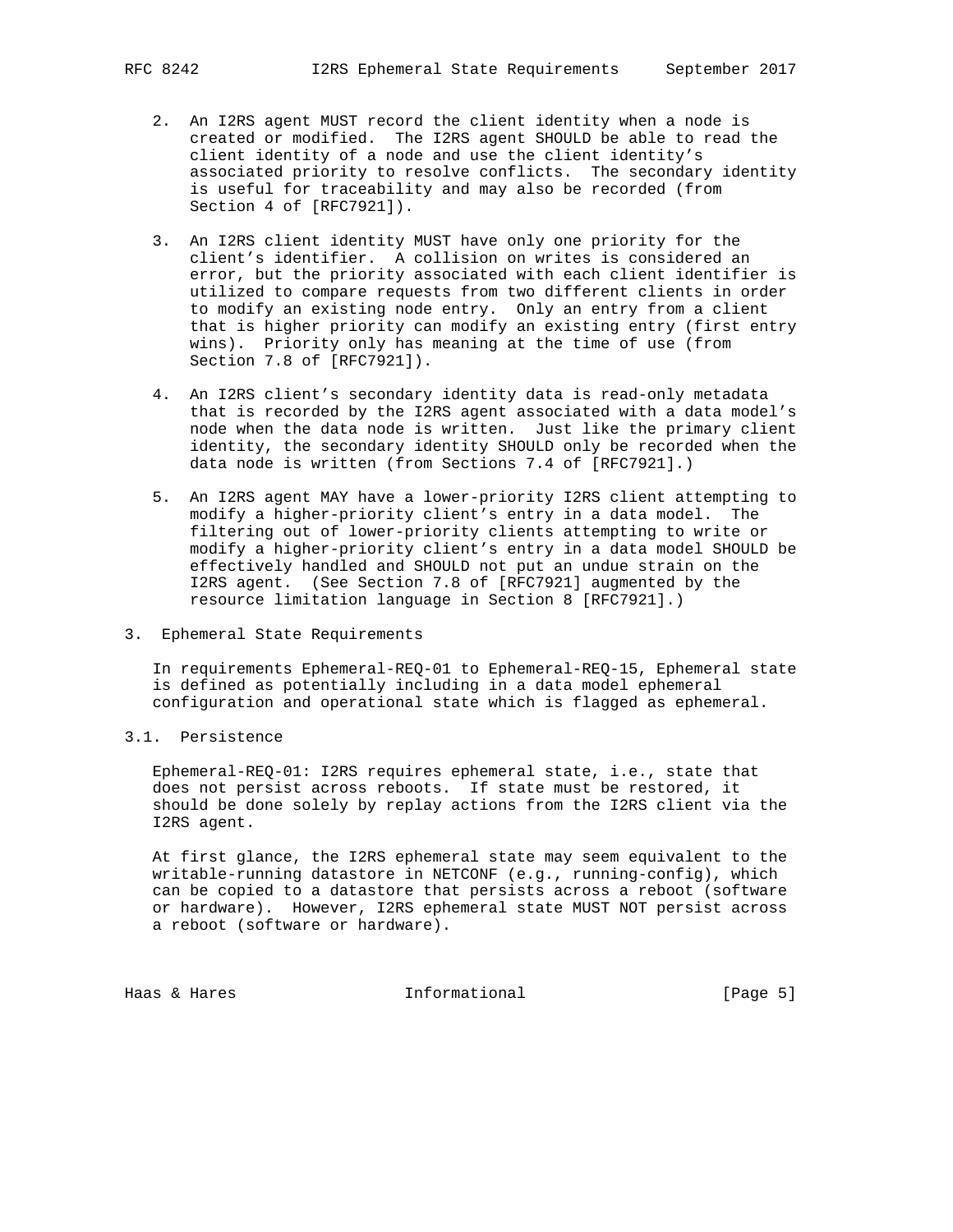# 3.2. Constraints

 Ephemeral-REQ-02: Non-ephemeral state MUST NOT refer to ephemeral state for constraint purposes; it SHALL be considered a validation error if it does.

 Ephemeral-REQ-03: Ephemeral state MUST be able to have constraints that refer to operational state, this includes potentially fast changing or short-lived operational state nodes, such as MPLS LSP-ID (label-switched path ID) or a BGP Adj-RIB-IN (Adjacent RIB Inbound). Ephemeral state constraints should be assessed when the ephemeral state is written, and if any of the constraints change to make the constraints invalid after that time, the I2RS agent SHOULD notify the I2RS client.

 Ephemeral-REQ-04: Ephemeral state MUST be able to refer to non ephemeral state as a constraint. Non-ephemeral state can be configuration state or operational state.

 Ephemeral-REQ-05: I2RS pub-sub [RFC7923], tracing [RFC7922], RPC, or other mechanisms may lead to undesirable or unsustainable resource consumption on a system implementing an I2RS agent. It is RECOMMENDED that mechanisms be made available to permit prioritization of I2RS operations, when appropriate, to permit implementations to shed work load when operating under constrained resources. An example of such a work-shedding mechanism is rate limiting.

### 3.3. Hierarchy

Ephemeral-REQ-06: YANG MUST have the ability to do the following:

- 1. define a YANG module or submodule schema that only contains data nodes with the property of being ephemeral, and
- 2. augment a YANG module with additional YANG schema nodes that have the property of being ephemeral.
- 3.4. Ephemeral Configuration Overlapping Local Configuration

 Ephemeral-REQ-07: Local configuration MUST have a priority that is comparable with individual I2RS client priorities for making changes. This priority will determine whether local configuration changes or individual ephemeral configuration changes take precedence as described in [RFC7921]. The I2RS protocol MUST support this mechanism.

Haas & Hares Theormational France (Page 6)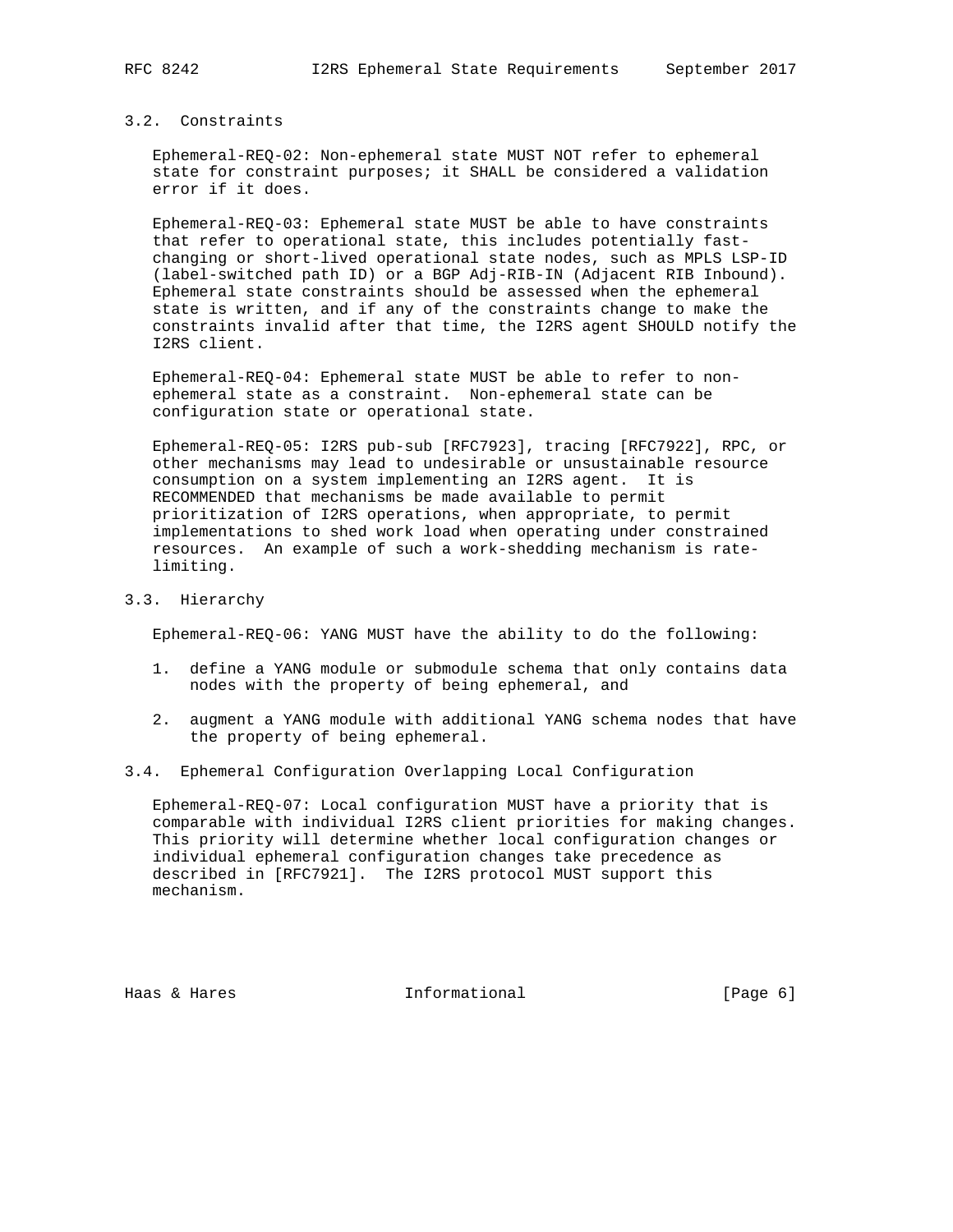4. YANG Features for Ephemeral State

 Ephemeral-REQ-08: In addition to config true/false, there MUST be a way to indicate that YANG schema nodes represent ephemeral state. It is desirable to allow for, and have a way to indicate, config false YANG schema nodes that are writable operational state.

5. NETCONF Features for Ephemeral State

Ephemeral-REQ-09: The changes to NETCONF must include:

- 1. Support for communication mechanisms to enable an I2RS client to determine that an I2RS agent supports the mechanisms needed for I2RS operation.
- 2. The ephemeral state MUST support notification of write conflicts using the priority requirements defined in Section 7 (see requirements Ephemeral-REQ-11 through Ephemeral-REQ-14).
- 6. RESTCONF Features for Ephemeral State

Ephemeral-REQ-10: The conceptual changes to RESTCONF are:

- 1. Support for communication mechanisms to enable an I2RS client to determine that an I2RS agent supports the mechanisms needed for I2RS operation.
- 2. The ephemeral state MUST support notification of write conflicts using the priority requirements defined in Section 7 (see requirements Ephemeral-REQ-11 through Ephemeral-REQ-14).
- 7. Requirements regarding Supporting Multi-Head Control via Client Priority

 To support multi-headed control, I2RS requires that there be a decidable means of arbitrating the correct state of data when multiple clients attempt to manipulate the same piece of data. This is done via a priority mechanism with the highest priority winning. This priority is per client.

 Ephemeral-REQ-11: The following requirements must be supported by the I2RS protocol in order to support I2RS client identity and priority:

 o the data nodes MUST store I2RS client identity and MAY store the effective priority at the time the data node is stored.

Haas & Hares Thformational Fage 7]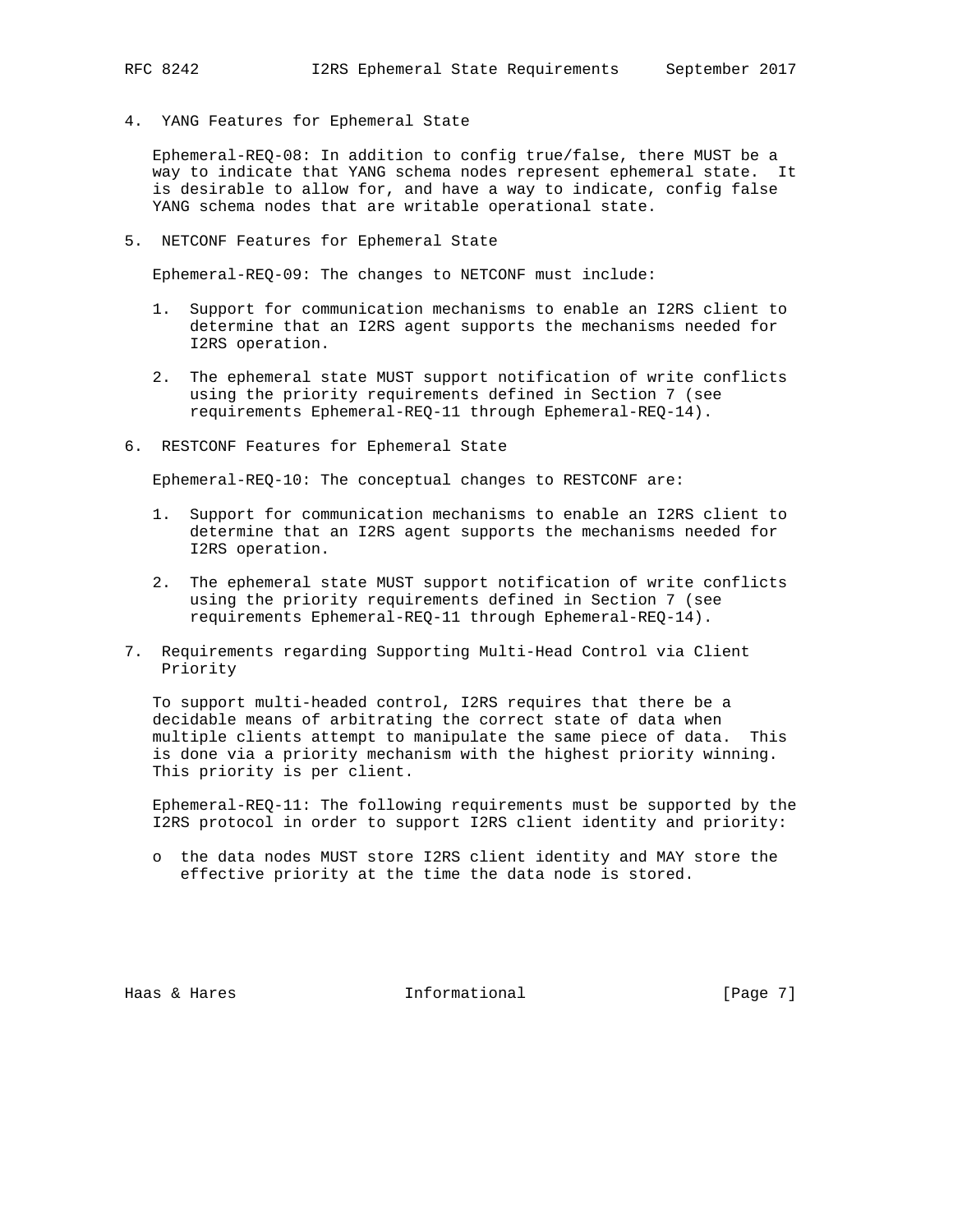- o Per SEC-REQ-07 in Section 4.3 of [RFC8241], an I2RS Identifier MUST have just one priority. The I2RS protocol MUST support the ability to have data nodes store I2RS client identity and not the effective priority of the I2RS client at the time the data node is stored.
- o The priority MAY be dynamically changed by AAA, but the exact actions are part of the protocol definition as long as collisions are handled as described in Ephemeral-REQ-12, Ephemeral-REQ-13, and Ephemeral-REQ-14.

 Ephemeral-REQ-12: When a collision occurs as two I2RS clients are trying to write the same data node, this collision is considered an error. The I2RS priorities are used to provide a deterministic resolution to the conflict. When there is a collision, and the data node is changed, a notification (which includes indicating the data node the collision occurred on) MUST be sent to the original client to give the original client a chance to deal with the issues surrounding the collision. The original client may need to fix their state.

 Explanation: RESTCONF and NETCONF updates can come in concurrently from alternative sources. Therefore, the collision detection and comparison of priority needs to occur for any type of update.

 For example, RESTCONF tracks the source of configuration change via the entity-tag (see Section 3.5.2 of [RFC8040]), which the server returns to the client along with the value in GET or HEAD methods. RESTCONF requires that this resource entity-tag be updated whenever a resource or configuration resource within the resource is altered. In the RESTCONF processing, when the resource or a configuration resource within the resource is altered, the processing of the configuration change for two I2RS clients must detect an I2RS collision and resolve the collision using the priority mechanism.

 Ephemeral-REQ-13: Multi-headed control is required for collisions and the priority resolution of collisions. Multi-headed control is not tied to ephemeral state. The I2RS protocol MUST NOT mandate the internal mechanism for how AAA protocols (e.g., Radius or Diameter) or mechanisms distribute priority per identity except that any AAA protocols MUST operate over a secure transport layer (see Radius [RFC6614] and Diameter [RFC6733]). Mechanisms that prevent collisions of two clients trying to modify the same node of data are the focus.

Haas & Hares **Informational** [Page 8]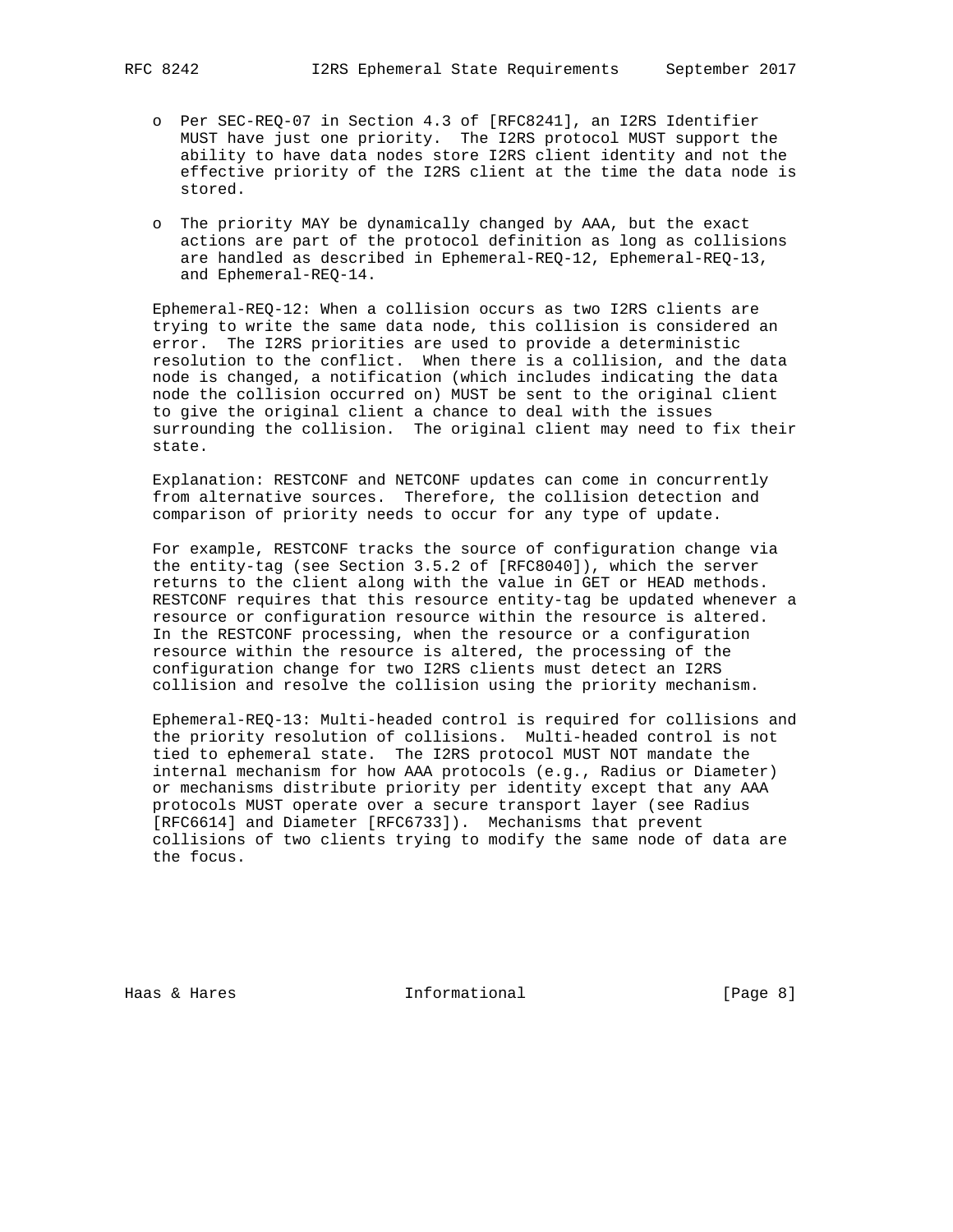Ephemeral-REQ-14: A deterministic conflict resolution mechanism MUST be provided to handle the error scenario in which two clients, with the same priority, update the same configuration data node. The I2RS architecture gives one way that this could be achieved: by specifying that the first update wins. Other solutions that prevent oscillation of the config data node are also acceptable.

8. Multiple Message Transactions

 Ephemeral-REQ-15: Section 7.9 of the [RFC7921] states the I2RS architecture does not include multi-message atomicity and roll-back mechanisms. The I2RS protocol implementation MUST NOT require the support of these features. As part of this requirement, the I2RS protocol should support:

 multiple operations in one message. An error in one operation MUST NOT stop additional operations from being carried out, nor can it cause previous operations to be rolled back.

 multiple operations in multiple messages, but multiple message command error handling MUST NOT insert errors into the I2RS ephemeral state.

9. Pub/Sub Requirements Expanded for Ephemeral State

 I2RS clients require the ability to monitor changes to ephemeral state. While subscriptions are well defined for receiving notifications, the need to create a notification set for all ephemeral configuration state may be overly burdensome to the user.

 Thus, there is a need for a general subscription mechanism that can provide notification of changed state, with sufficient information to permit the client to retrieve the impacted nodes. This should be doable without requiring the notifications to be created as part of every single I2RS module.

 The publication/subscription requirements for I2RS are in [RFC7923], and the following general requirements SHOULD be understood to be expanded to include ephemeral state:

 o Pub-Sub-REQ-01: The subscription service MUST support subscriptions against ephemeral state in operational datastores, configuration datastores, or both.

Haas & Hares Thermational Theorem (Page 9)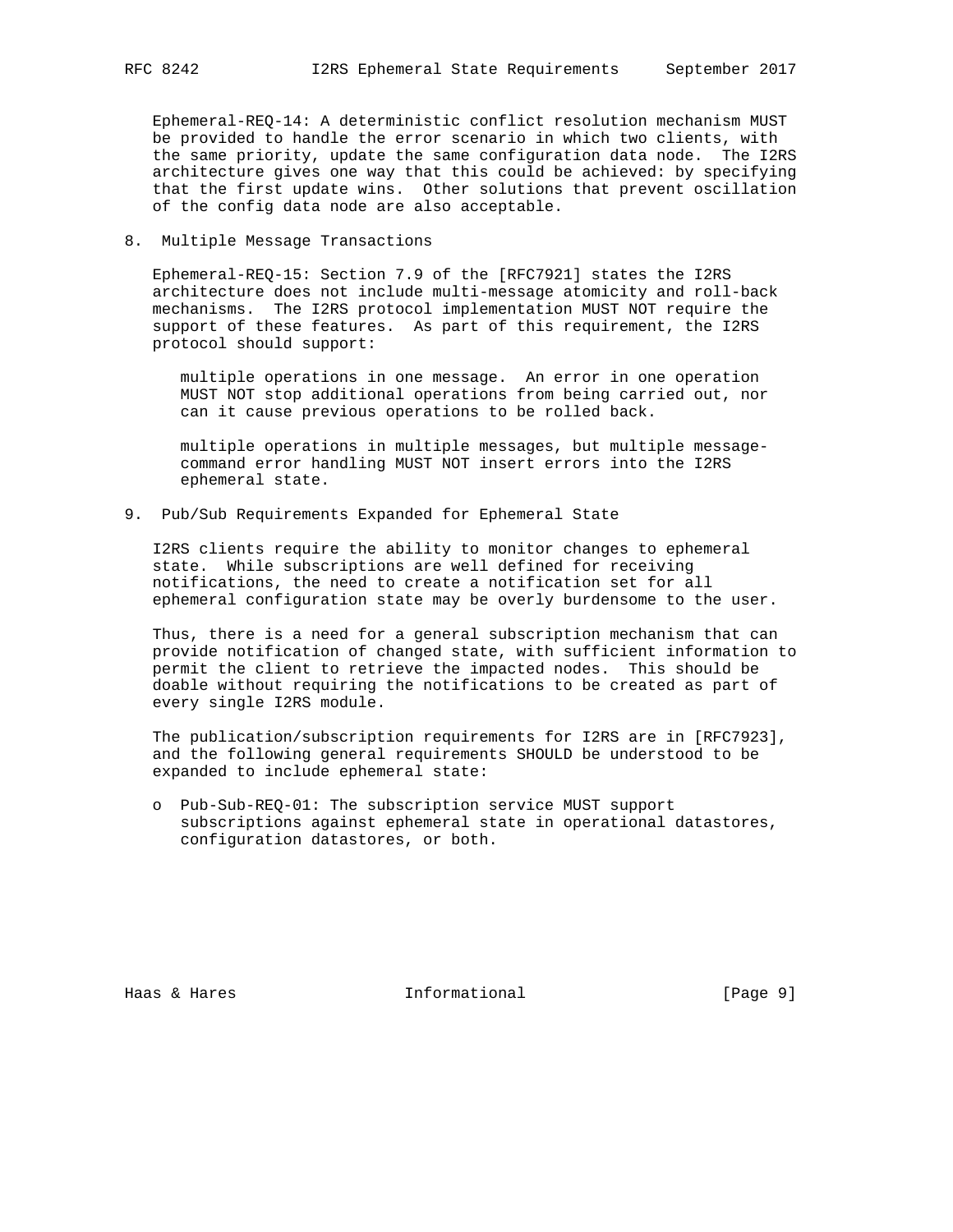- o Pub-Sub-REQ-02: The subscription service MUST support filtering so that subscribed updates under a target node might publish either:
	- 1. only ephemeral state in operational data or configuration data, or
	- 2. both ephemeral and operational data.
- o Pub-Sub-REQ-03: The subscription service MUST support subscriptions that are ephemeral. (For example, an ephemeral data model that has ephemeral subscriptions.)
- 10. IANA Considerations

This document does not require any IANA actions.

11. Security Considerations

 The security requirements for the I2RS protocol are covered in [RFC8241].

- 12. Normative References
	- [RFC2119] Bradner, S., "Key words for use in RFCs to Indicate Requirement Levels", BCP 14, RFC 2119, DOI 10.17487/RFC2119, March 1997, <https://www.rfc-editor.org/info/rfc2119>.
	- [RFC6241] Enns, R., Ed., Bjorklund, M., Ed., Schoenwaelder, J., Ed., and A. Bierman, Ed., "Network Configuration Protocol (NETCONF)", RFC 6241, DOI 10.17487/RFC6241, June 2011, <https://www.rfc-editor.org/info/rfc6241>.
	- [RFC6614] Winter, S., McCauley, M., Venaas, S., and K. Wierenga, "Transport Layer Security (TLS) Encryption for RADIUS", RFC 6614, DOI 10.17487/RFC6614, May 2012, <https://www.rfc-editor.org/info/rfc6614>.
	- [RFC6733] Fajardo, V., Ed., Arkko, J., Loughney, J., and G. Zorn, Ed., "Diameter Base Protocol", RFC 6733, DOI 10.17487/RFC6733, October 2012, <https://www.rfc-editor.org/info/rfc6733>.
	- [RFC7920] Atlas, A., Ed., Nadeau, T., Ed., and D. Ward, "Problem Statement for the Interface to the Routing System", RFC 7920, DOI 10.17487/RFC7920, June 2016, <https://www.rfc-editor.org/info/rfc7920>.

Haas & Hares **Informational** [Page 10]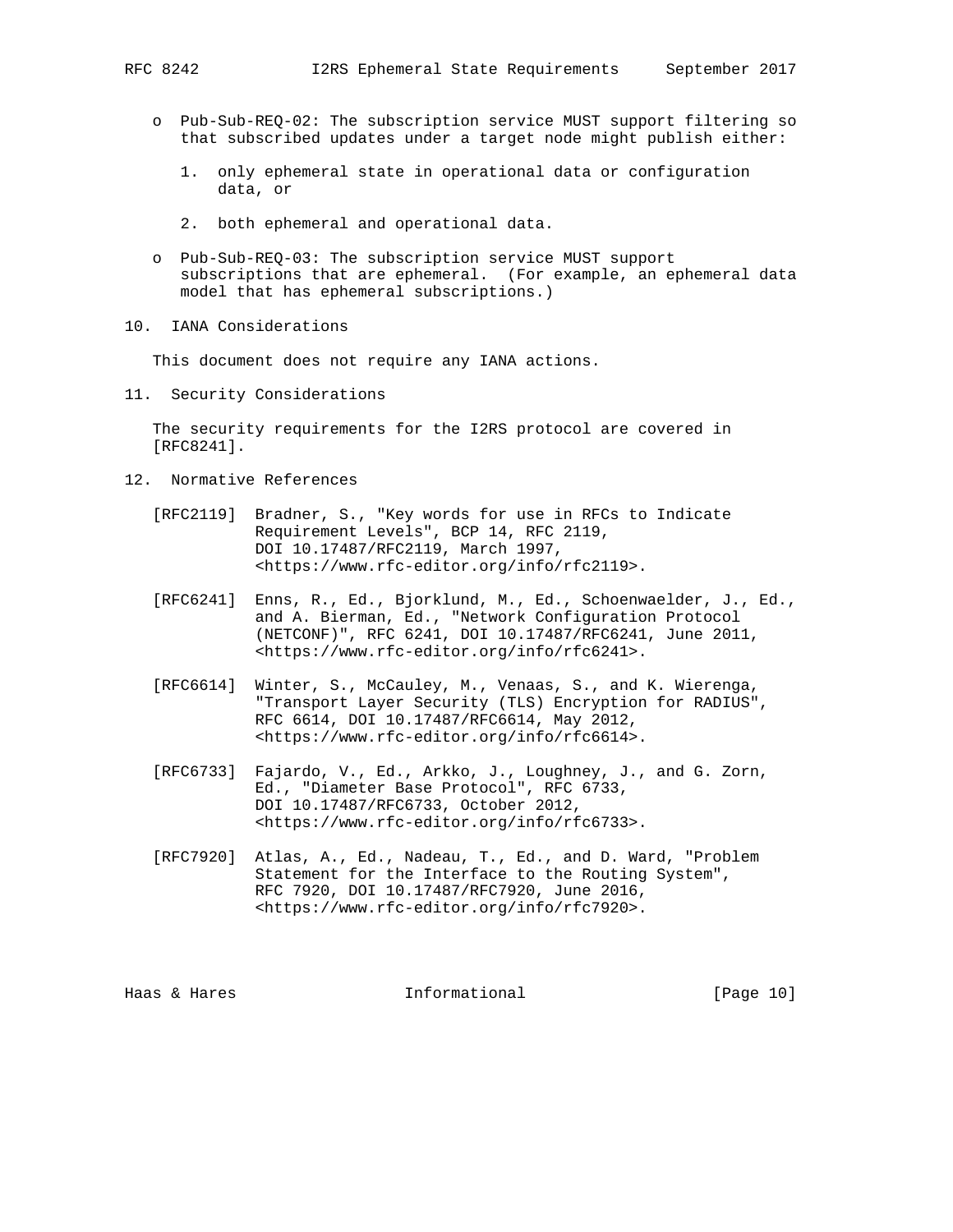- [RFC7921] Atlas, A., Halpern, J., Hares, S., Ward, D., and T. Nadeau, "An Architecture for the Interface to the Routing System", RFC 7921, DOI 10.17487/RFC7921, June 2016, <https://www.rfc-editor.org/info/rfc7921>.
	- [RFC7922] Clarke, J., Salgueiro, G., and C. Pignataro, "Interface to the Routing System (I2RS) Traceability: Framework and Information Model", RFC 7922, DOI 10.17487/RFC7922, June 2016, <https://www.rfc-editor.org/info/rfc7922>.
	- [RFC7923] Voit, E., Clemm, A., and A. Gonzalez Prieto, "Requirements for Subscription to YANG Datastores", RFC 7923, DOI 10.17487/RFC7923, June 2016, <https://www.rfc-editor.org/info/rfc7923>.
	- [RFC7950] Bjorklund, M., Ed., "The YANG 1.1 Data Modeling Language", RFC 7950, DOI 10.17487/RFC7950, August 2016, <https://www.rfc-editor.org/info/rfc7950>.
	- [RFC8040] Bierman, A., Bjorklund, M., and K. Watsen, "RESTCONF Protocol", RFC 8040, DOI 10.17487/RFC8040, January 2017, <https://www.rfc-editor.org/info/rfc8040>.
	- [RFC8174] Leiba, B., "Ambiguity of Uppercase vs Lowercase in RFC 2119 Key Words", BCP 14, RFC 8174, DOI 10.17487/RFC8174, May 2017, <https://www.rfc-editor.org/info/rfc8174>.
	- [RFC8241] Hares, S., Migault, D., and J. Halpern, "Interface to the Routing System (I2RS) Security-Related Requirements", RFC 8241, DOI 10.17487/RFC8241, September 2017, <https://www.rfc-editor.org/info/rfc8241>.

Haas & Hares Thformational [Page 11]